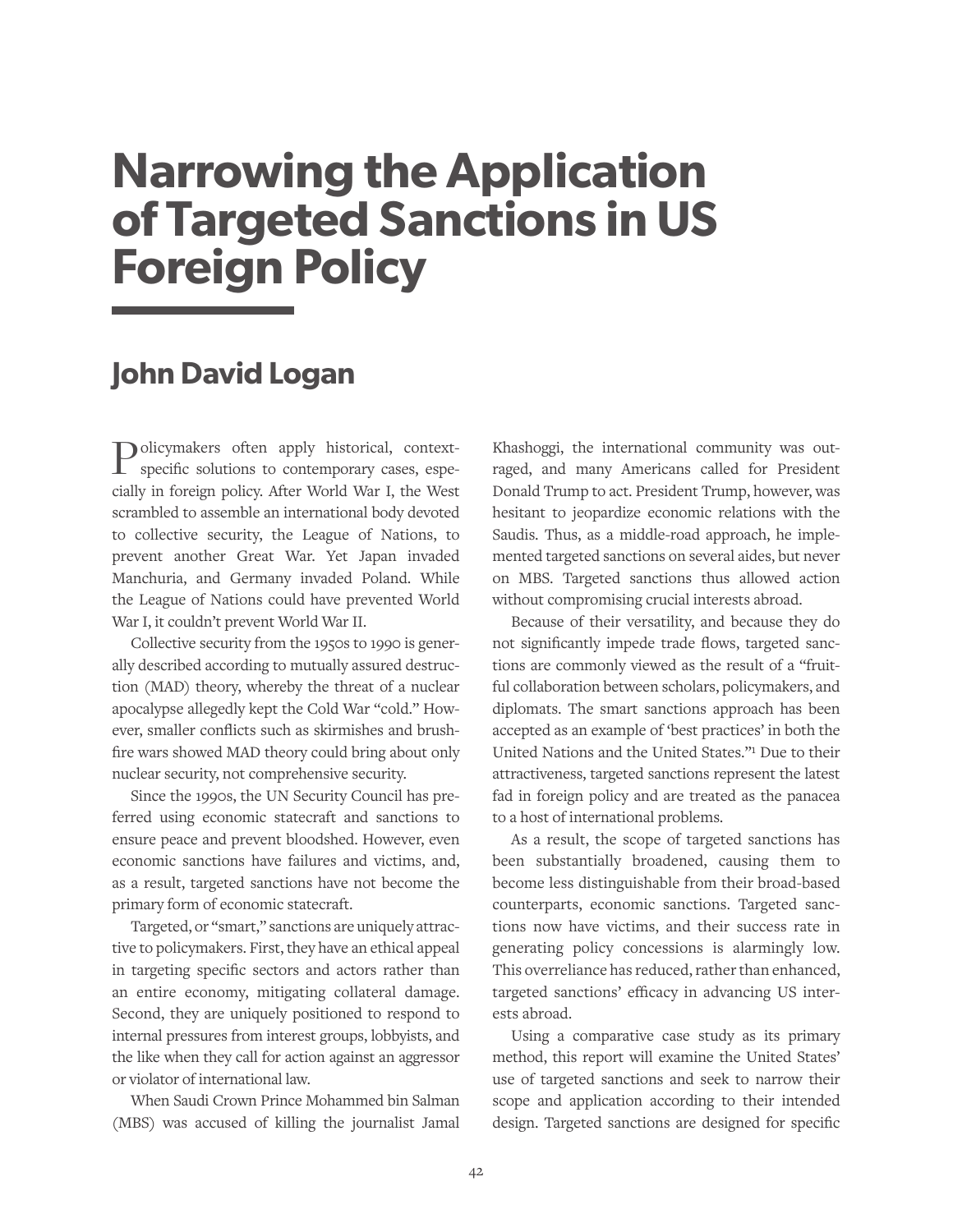sets of circumstances and thus will never be the panacea policymakers seek.

#### **Literature Review**

Western democratic nations' introduction of sanctions (specifically, broad-based economic sanctions) in the 20th century represents a clear shift in foreign policy and coercion. Due to their supposedly "bloodless" impact, sanctions have garnered praise and approval and have increased. However, in recent years, a growing body of literature has critiqued sanctions, arguing they do not eliminate suffering but merely redistribute it.2 The development and implementation of sanction theory are worth tracking and will enable policymakers to discern when to employ targeted sanctions.

Introduction of Targeted Sanctions. Based on a growing body of literature, critics of economic sanctions argue the impact of economic sanctions on civilian populations justifies discarding the practice. The sanctions on Iraq during the Gulf War were among the most notable examples of economic sanctions' harm to civilians. In 1995, a study conducted by the UN Security Council discovered that 576,000 Iraqi children may have died from the economic restrictions imposed by these sanctions, with many more predicted to die from starvation and malnutrition.3

These sanctions cost Iraq half its gross domestic product (GDP), with an estimated loss between \$175 and \$250 billion in potential oil revenues. Crippling the Iraqi economy trickled down to family budgets; the price for a family's monthly food supply increased 250-fold over the first five years of the sanctions. Cuba's, Burundi's, Haiti's, Nicaragua's, and the former Yugoslavia's civilian populations also suffered significantly under economic sanction regimes.4

Targeted sanctions were created to target particular individuals in a regime or country, rather than an entire sector or economy, to avoid these negative externalities. Since September 11, there has been a more pronounced shift toward targeted sanctions as the preferred instrument of economic statecraft.5

Effectiveness of Targeted Sanctions. Targeted sanctions are designed to target elite supporters of the violating regime to pressure the regime to make the policy changes stipulated by the sanctioning body. They are typically composed of travel bans, asset freezes, arms embargoes, capital restraints, foreign aid reductions, and trade restrictions.

These sanctions mirror "smart bombs," focusing "their impact on leaders, political elites and segments of society believed responsible for objectionable behavior, while reducing collateral damage to the general population and third countries."6 Targeted sanctions aim to pressure certain actors to achieve an end while sparing the target country's population from economic harm.

However, setting goals for targeted-sanctions regimes is enigmatic; almost any given case of sanctions can be viewed as a success or failure depending on one's goal. Therefore, to determine a sanction's effectiveness, one must decipher the goal of the sanctioning regime. Was the sanction intended to change a target regime's behavior or take a principled or symbolic stance? These are among the first questions that must be answered before conducting a review of any case.7

In any form of planning, a strategy is incomplete without a stated goal. Much of effective targeted-sanctions regimes' success can be attributed to their narrowly tailored and realistic goals. Conversely, the many failures of targeted sanctions often result from lacking a clear goal or, as is more often the case, having too broad a goal from the outset.<sup>8</sup>

Targeted sanctions are typically imposed to promote democratic reform, where they aim to alienate criminal political elites and government officials from civilian populations. This was attempted in Russia through the Magnitsky Act.9 These targeted sanctions were designed to coerce Vladimir Putin out of Crimea, clearly attempting to generate a policy concession by economically isolating Putin from his supporters.10

However, some scholars purport that sanctions have other goals. First, a sender country would sanction a target country for domestic reasons. For example, in the case of Myanmar after the Rohingya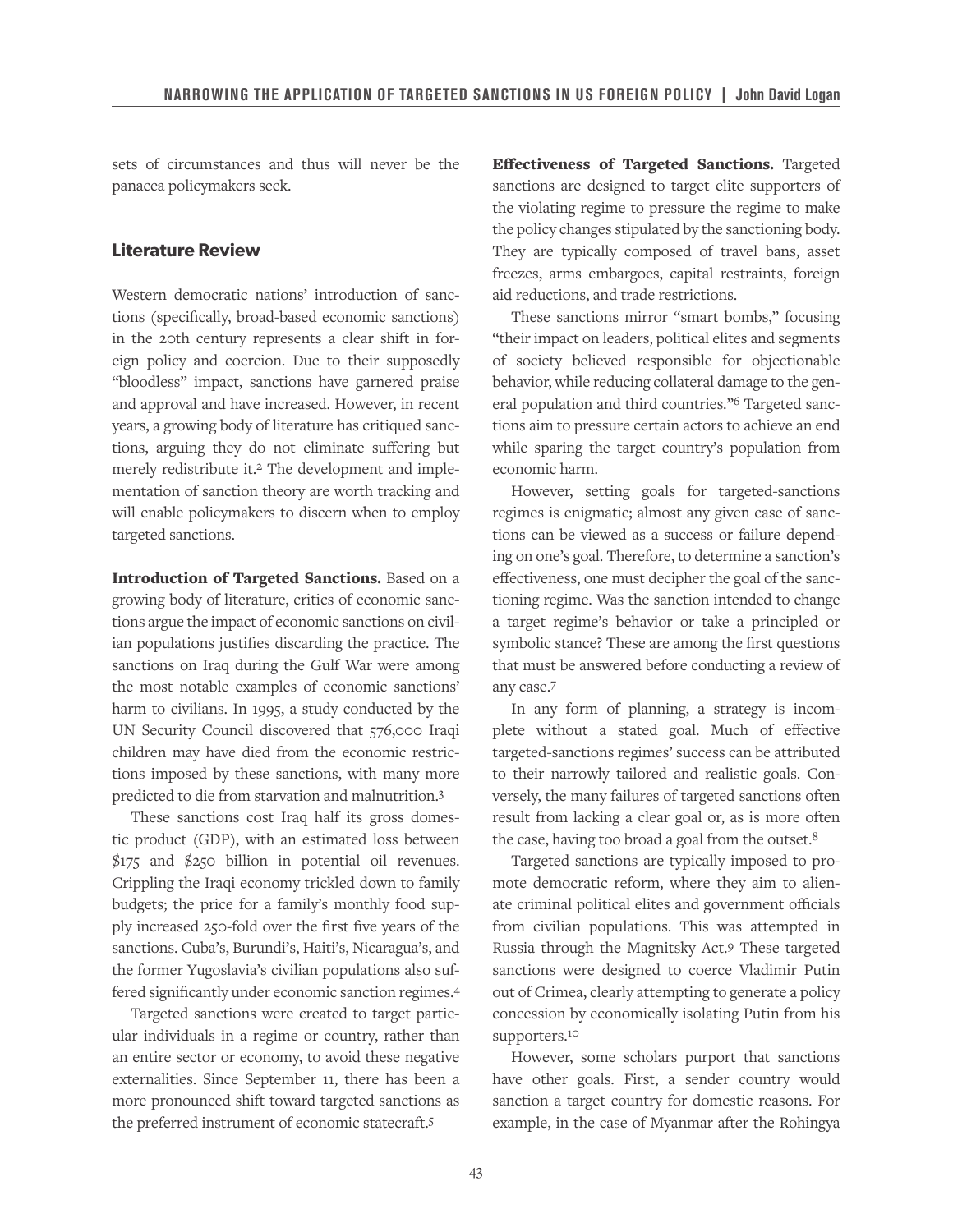atrocities, Human Rights Watch, along with 45 other nongovernmental organizations (NGOs) and over 400 members of Congress, formed a coalition to impose stricter measures on Myanmar's military for its crimes.11

Sanctions are also implemented to simply take a principled stance. If a Western country conducted trade with another country known to be violating its people's rights, then the Western country would further propagate the legitimacy of the violating regime, making itself morally complicit.

While these two policy goals (symbolic goals) tend to blend, they still represent alternative goals to policy concessions. However, not all scholars would agree with this assessment. Daniel W. Drezner argues that sanctions were generally imposed to achieve policy goals rather than domestically motivated or principled goals.

Drezner gives an empirical argument with a theoretical basis: If symbolic goals were indeed primary motivators for sanctions, then democracies would achieve policy concessions through sanctions less often than nondemocratic states do because the targets and enforcement required would be different. If, however, sanctions were generally imposed to elicit policy concessions, as Drezner believes, there should be no difference in the success rates of democracies and non-democracies.

Drezner's research shows consistent results between democratic and nondemocratic countries.12 While his analysis is compelling, it examines broad-based economic sanctions rather than targeted sanctions. Because of their significant differences ranging from scope to application, one cannot assume the results would be identical.

Targeted-sanction strategies typically aim to alter the incentives of powerful supporters to eventually pressure the targeted government to make concessions. This is done by causing financial difficulties for particular individuals rather than an entire country. However, this is only possible when political and economic power is concentrated in the hands of those individuals, raising the stakes.13 As previously indicated, determining success requires clearly defining its goal, because perspective and interpretation are significant factors in determining effectiveness.

Impact on Civilian Populations. Even effective targeted-sanctions regimes have to answer the humanitarian question that struck the near-fatal blow to their predecessor: Do the sanctions minimize collateral damage? While quantitative empirics are limited for so young a method, a growing body of literature suggests targeted sanctions have humanitarian concerns.

Targeted sanctions are certainly more surgical than broad-based economic sanctions are, but any disruption in the chain of trade tends to disrupt a country's economy.14 Civilian populations often depend on the targeted individuals for jobs and as clientele. If these violators produce commodities that are essential to the economy or health of the population, then sanctions on those individuals can have widespread effects. Legitimate businesses, and even legitimate governmental functions such as welfare, health care, and other public safety provisions, can therefore be affected.15

It is impossible to impose sanctions that do not affect a target regime's population. That said, when compared to economic sanctions and embargoes, their harms are vastly smaller and far more nuanced. Therefore, when it comes to collateral damage, targeted sanctions seem to be the politically and morally preferable instrument of economic statecraft. The question isn't whether a sanction will affect the target regime's population, but rather whether the predicted cost to the target regime's population will be worth it.

The answer lies in the targeted sanctions' effectiveness in compelling policy concessions. However, this creates a vicious cycle that ties a targeted-sanctions regime's effectiveness to its ability to minimize collateral damage and vice versa.

To illustrate this, one need only look at Zimbabwe. Sanctions were effective at undermining dictator Robert Mugabe's political support through the creation of the Global Political Agreement, which allowed for opposition in the new government.16 However, the targeted sanctions also boosted the popularity of the target regime in the eyes of its constituents.17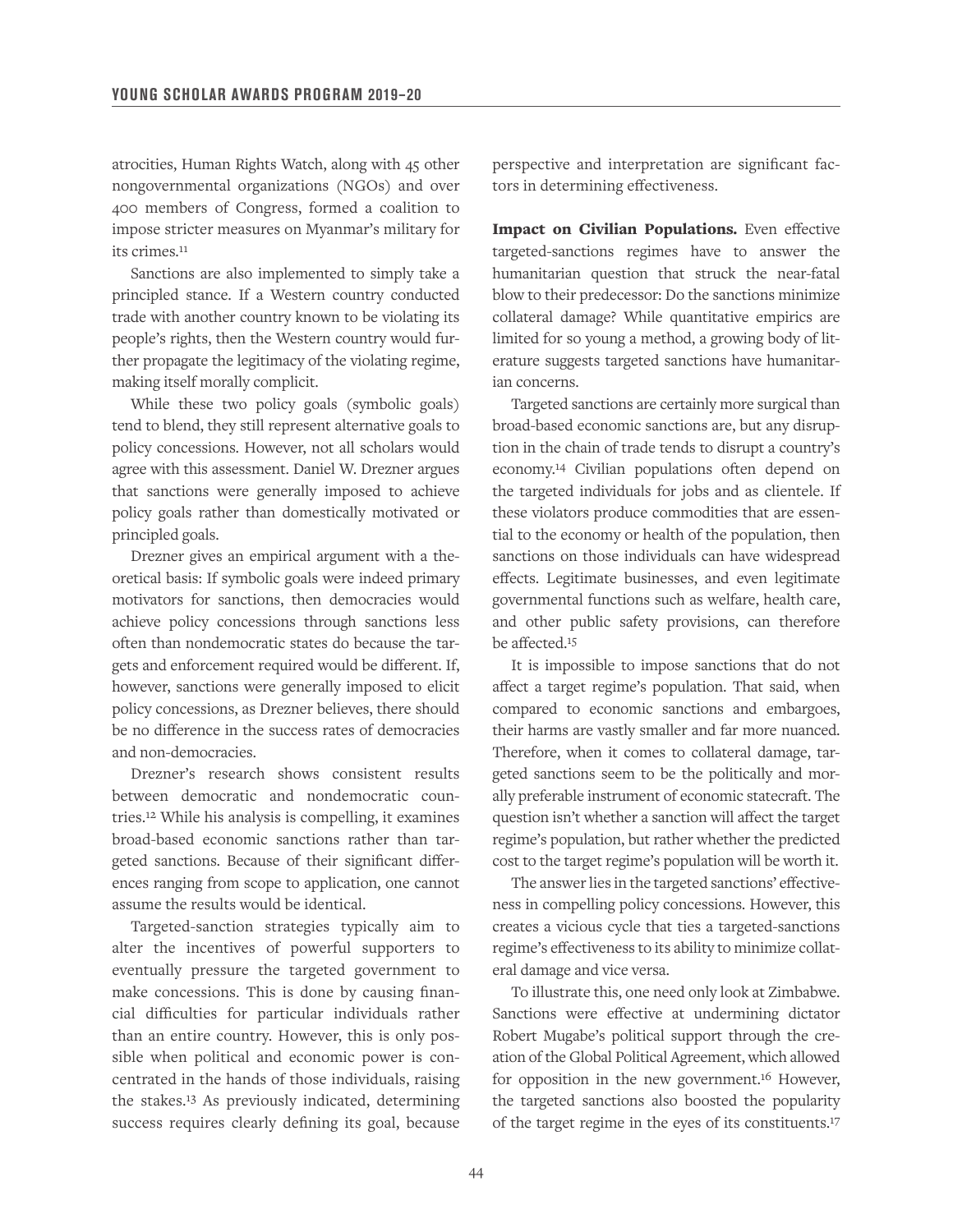Certain party officials and ministers in Zimbabwe who were targeted by the EU even requested to remain on the sanction list because they feared being removed while other fellow members remained, thus appearing as sellouts.

This phenomenon is widely documented and relatively undisputed among scholars. According to one global dataset of 120 sanctions episodes from 1990 to 2011, many sanctions were practically welcomed by the target regimes, as they bolstered the regime's legitimacy in the eyes of its people.18

#### **Case Studies**

This section will examine the cases of Libya and Myanmar, which can be classified as successful and unsuccessful, respectively. Both illustrate the negative externalities that result from overusing and misapplying targeted sanctions. It then examines the ongoing and complex matter of US targeted sanctions on Iran using the previous two cases as guides for increasing effective engagement with Iran.

A methodological warning: Case studies are useful when considering sanctions, but mistakes can be made when attempting to infer general principles and apply them to particular situations.19 Thus, it is important to not identify contemporary cases with historical ones, but rather use them as guides allowing for the unique contingencies that exist in each situation.

Libya: The Good. Targeted sanctions as a policy tool debuted in 1992 against Libya after the Pan Am bombings of 1988.20 Pan Am Flight 103 ruptured from the inside over Lockerbie, Scotland, at 31,000 feet, killing all 259 people aboard and 11 people on the ground. US and UK investigators suspected that Libyans Abdelbeset Ali Mohmed al Megrahi and Lamin Khalifah Fhimah were responsible. The United Nations Security Council (UNSC) adopted Resolution 731 condemning the bombings and requiring Libya to comply with the investigations.

When Libya failed to comply, the UNSC adopted Resolution 748, imposing the first set of multilateral targeted sanctions against Libya.21 The sanctions were composed of asset freezes, travel bans, and an arms embargo on the Libyan Arab Jamahiriya and had a limited and well-defined goal: extradite the Pan Am suspects for trial.22

The targeted sanctions were largely successful in preventing collateral damage. Libya condemned the sanctions as harmful to the civilian population and the travel bans as inhibiting important religious practices. Regarding the economic and psychological harms on the people, a UN fact-finding "Petrovsky report" found that the humanitarian impacts were minimal. It also found that any impacts suggested the Libyan authorities were not using the proper mechanisms provided by the UNSC and Sanctions Committee. Regarding the travel bans, exceptions were made for direct flights from Libya to Jeddah for religious pilgrims, and the Sanctions Committee approved certain flights for medical evacuations.23

The targeted sanctions did not prohibit oil production or food and medicine importation, allowing the economy to continue with necessary functions while maintaining pressure on the government. While Libya was heavily dependent on oil, the Sanctions Committee declined to interrupt Tripoli's biggest industry and instead targeted offshore assets and placed a moratorium on transferring oil technology with Libya.24

This, combined with diplomatic pressure on Libya from important international organizations, had a considerable impact on the legitimacy of the Libyan government, ultimately leading to its concession by extraditing the suspects for trial. This was the UNSC's first successful multilateral targeted-sanction regime.

The success of Libyan targeted sanctions can be attributed to various factors. First, and most importantly, the targeted sanctions were not the sole prong of enforcement; instead, targeted sanctions were part of a broad strategy of international pressure. The sanctions themselves placed considerable pressure on the Libyan economy, though the sanctions alone would have likely been unsuccessful. Resolution 748 included requests for other governments and international organizations to reduce or remove Libyan delegations, significantly undercutting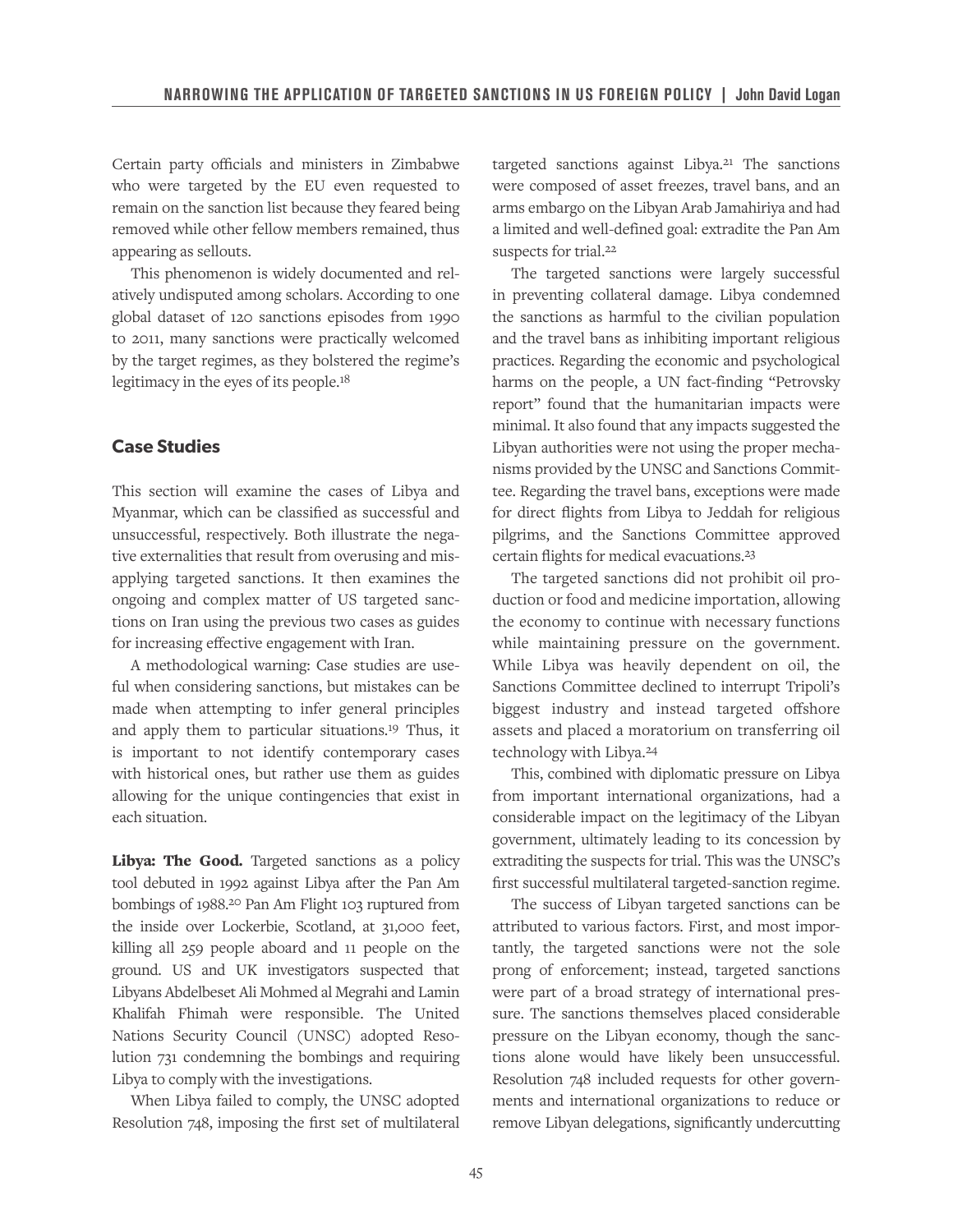Libya's international platform.25 As a result, normalizing diplomatic relations became the Libyan government's central priority.

The second reason for success was that the targeted sanctions' enforcement was multilateral. Targeted sanctions are clearly more effective when they are enforced multilaterally, but this is a principle rarely followed. Because targeted sanctions are superficially attractive to many policymakers due to their targeted and ostensibly bloodless approach, they are generally of little import and target internationally nefarious characters, such as in the case of targeted sanctions on MBS's aides.

After the murder of Turkish journalist Jamal Khashoggi, President Trump, under enormous domestic pressure to take action against a valuable trade partner, placed targeted sanctions on 17 individuals working for MBS. All were either already in prison or on death row, rendering the sanctions merely symbolic.26 Using targeted sanctions in this manner, and unilaterally, renders them a less-legitimate form of economic statecraft. It is therefore important for policymakers to employ targeted sanctions multilaterally more consistently.

While the following case studies prove this further, the Libyan sanctions' success was also due partly to their relatively low humanitarian impact. While the Libyan economy suffered, its single largest industry, oil, remained largely intact. Had the UNSC and Sanctions Committee targeted oil production and sales, Libya would have experienced a sheer economic collapse, resulting in a host of humanitarian issues that would have only solidified collective Libyan defiance of Western institutions.

**Myanmar: The Bad.** Western sanctions on Myanmar have been extensive and generally unfavorable. The United States imposed economic sanctions on Myanmar in the 1990s, while the EU imposed targeted sanctions. These sanctions targeted the military junta for suppressing democratic opposition, most notably led by Aung San Suu Kyi, at the time an international champion for human rights and democracy.27 The sanctions' goal was simple, though overly broad: promote human rights and democracy.28

However, they were ineffective at generating concessions from the junta. Instead, the sanctions decreased the United States' influence and bargaining power while increasing anti-Western sentiment.29 Eventually, beginning in 2010, the military started making concessions, and in 2013, after undergoing political reforms, the EU lifted all but its arms embargo against the country and opened a representative office in Yangon.30 It seemed at the time the sanctions were achieving their policy goal.

In 2016, the Barack Obama administration began lifting economic sanctions to encourage democratic progress and economic growth. This move contradicted the advice of several NGOs that observed signs indicating further suppression of the Rohingya, an ethnic minority in Myanmar, who were effectively denied citizenship through the 1982 Citizenship Law. This made them one of the largest stateless populations in the world, numbering well over one million.

In August 2017, Myanmar's military started its campaign of ethnic cleansing including mass killings, sexual exploitation, arson, and forced displacement. The escalation of violence caused a massive outflow of refugees; estimates claim around 700,000 refugees have fled the Rakhine province to surrounding countries.31 For many in the international community, this event was reminiscent of the Rwandan genocide, and calls for the West to act again resurfaced.

While previous sanctions' failures should have been cause for caution, the United States instead imposed targeted sanctions on individuals in Myanmar's military under the authority of the newly passed Magnitsky Act, and again with the broad goal of promoting human rights.32 Like the sanctions that came before, these sanctions have been generally ineffective at generating concessions and extremely costly to the Myanmar people.33 Although targeted, the effect of the sanctions has fallen most heavily on the poor and economically disadvantaged.

This is due largely to the clientelist nature of Myanmar's society. Clientelism is the codependence of two different groups in a society or economic relationship (in this case, the people of Myanmar and the military, which controls a significant portion of Myanmar's economy) in which the prospects of the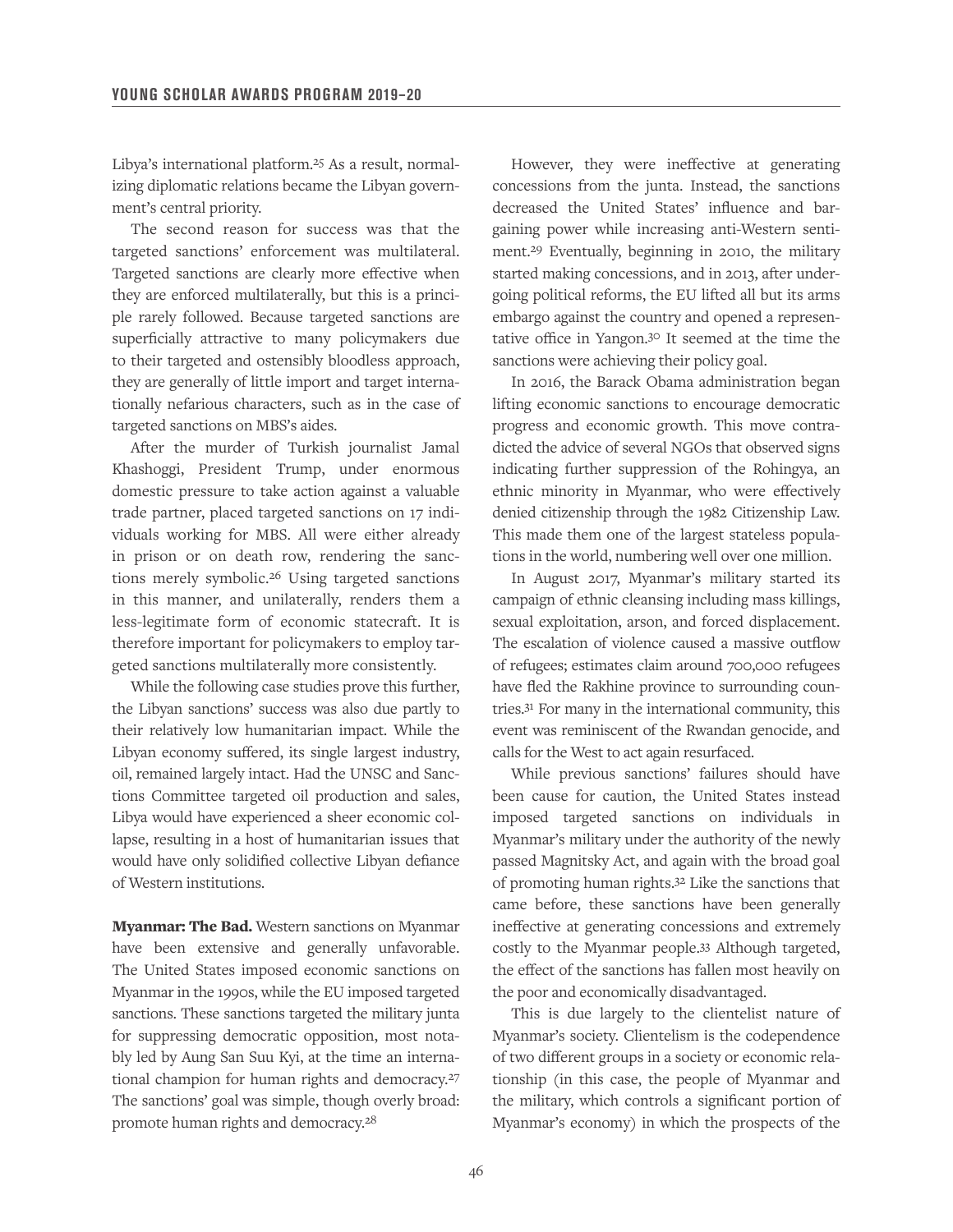elite are strongly tied to the economic prospects of the population at large.34

Because of the strong clientelist ties in Myanmar's culture, targeted sanctions' efficacy in generating policy concessions depends heavily on their ability to avoid harming the target population. Targeted sanctions, from a theoretical perspective, aim to alienate the elite from the people. However, in instances of clientelism, such as in Myanmar, alienating the two becomes extraordinarily difficult.35

To date, the targeted sanctions on Myanmar's military have unsuccessfully avoided harming the target population, rendering the targeted sanctions themselves unsuccessful. First, there has been a significant decline in foreign direct investment (FDI). Approved FDI dropped approximately 30 percent from 2015–16 to 2016–17.36 In the first quarter of fiscal year 2018, FDI declined from \$3.14 billion to only \$1.34 billion.37 Hanta Myint, chairman of the economic committee for Aung San Suu Kyi's ruling National League for Democracy, asserted that this directly resulted from Western countries fleeing Myanmar because of sentiment regarding the recent atrocities and economic fears resulting from the sanctions.

In addition, tourism has historically been a vital component of Myanmar's economy. Early tourism projections were highly favorable, expecting the country to attract 7.5 million visitors by 2020.38 But due to new sanctions and slowed economic growth, tourist numbers declined from 4.7 million in 2015 to 2.9 million in 2016.39 This has resulted largely from negative media, plummeting hotel occupancy to as little as 20 percent.40

The sanctions have also affected the textile industry. This is unsurprising given the textile industry was severely affected by the previous sanctions regime. Myanmar has historically been a large exporter of textiles to the United States. However, the United States' economic sanctions shut down 64 textile factories, resulting in an estimated 180,000 jobs lost mostly by young women of poor families seeking supplemental income.41

Additionally, the EU accounted for nearly 47 percent of Myanmar's garment exports before levying sanctions. According to the European Chamber of Commerce, estimates suggest the new sanctions could put 450,000 garment workers out of work over the next four years.42

Due to the negative impacts on the civilian populations, targeted sanctions' effectiveness has been undermined by deeply rooted, and growing, anti-Western sentiment.43 This diplomatic failure is also due largely to a misunderstanding of Myanmar's culture.

While the military has mainly been blamed for the atrocities against the Rohingya—and rightly so, as the evidence suggests—the military was not solely responsible. Local vigilantes took part in ethnic cleansing.44 This reflects the majority of Myanmar's population's belief that the Rohingya are outsiders, noncitizens, and a threat to their culture and accordingly do not belong in Myanmar.45

This narrative was widely shared on social media. A recent UN report found that posts on platforms such as Facebook helped shape public perception in Myanmar against the Rohingya minority.46 Ultranationalist rhetoric has dominated the scene, with many Buddhist leaders using hate speech through virtual means to incite violence against the Rohingya.

If the sanctions are to be effective, a strong diplomatic message must be sent to force internal pressure. However, this does not appear viable, especially considering the existing deep-seated ethnic feud between the two groups.

Myanmar teaches that policymakers must be intimately familiar with cultural ties and dynamics and examine potential target countries case by case. This method is not encouraged by the Magnitsky Act, which gives indiscriminate power to the executive branch to impose targeted sanctions to promote democracy and human rights.

Had sanctions been executed properly, the historical precedent of previous sanctions on Myanmar and the clientelist nature of Myanmar's economy would have made this lesson clear. Policymakers must refrain from using evoked sets to determine whether sanctions are appropriate. They are not the panacea; target countries must be analyzed case by case.

Iran: The Ugly. The United States has an extensive, ongoing history of conflict with Iran, with sanctions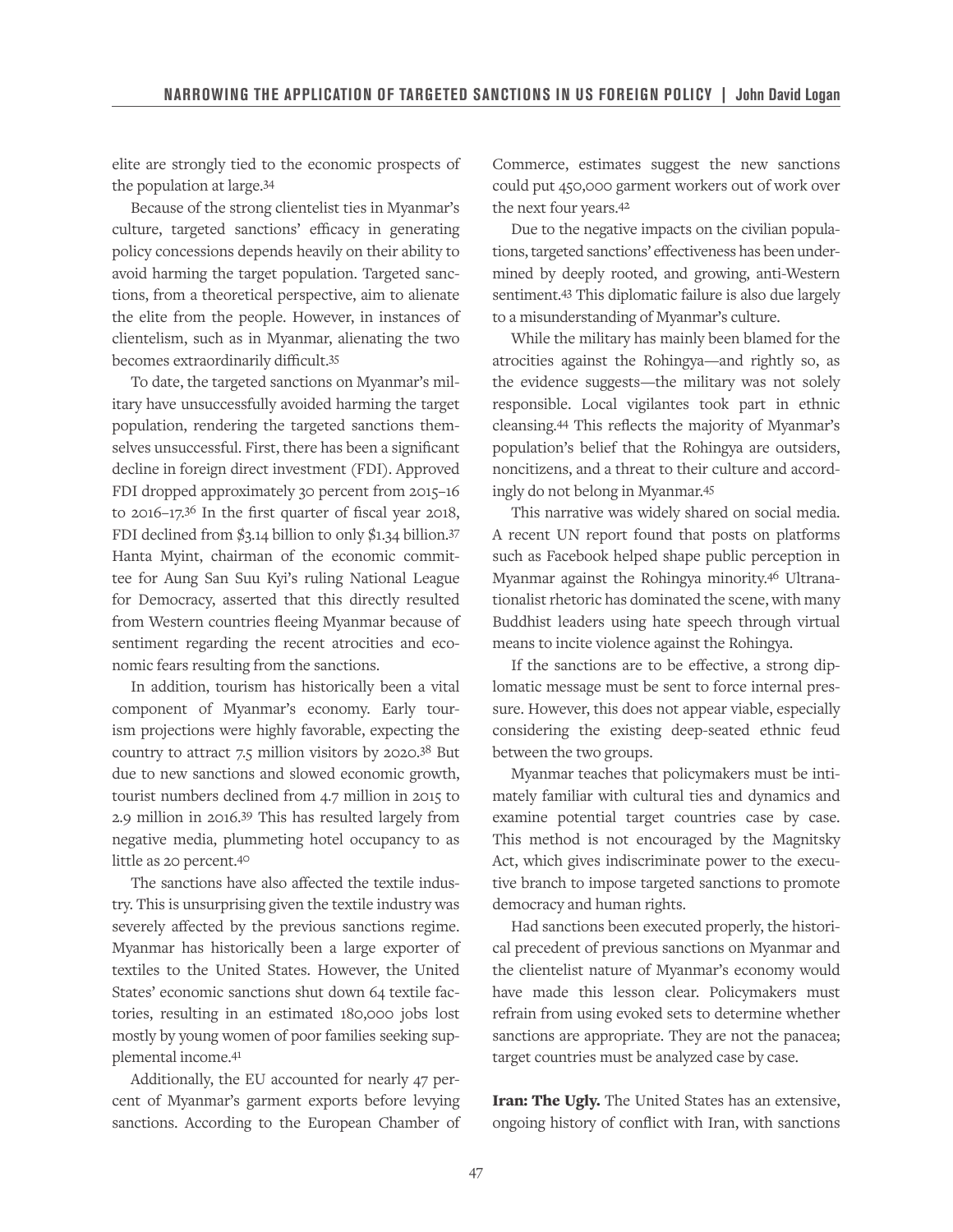beginning in 1979 after a group of students stormed the US embassy. The Islamic Republic steadily endured the first rounds of the United States' economic pressure, but the pressure increased on Iran as much of the West joined and the sanctions became multilateral. Eventually, Iran acquiesced to the controversial 2015 Joint Comprehensive Plan of Action (JCPOA), which relieved economic pressure from the US, UN, and EU.47 In 2018, the Trump administration renounced the JCPOA and reinstated sanctions, resulting in severe economic harms in Iran as companies retreated and oil exports decreased.48

The United States' most notable action, for purposes of this report, was designating the Islamic Revolutionary Guards Corps (IRGC) as a terrorist organization. The decision was made on April 8, 2019, per Executive Order 13224, a post-9/11 mandate that stipulated freezing US-based assets of entities supporting terrorist organizations.49

These targeted sanctions on the IRGC were not new; the US placed unilateral targeted sanctions on the IRGC in 2007.50 The new designation and renewed targeted sanctions are part of the Trump administration's "maximum pressure" campaign aimed at renegotiating the JCPOA to address US concerns though it has yet to elicit Iranian concession.

Similar to Myanmar's clientelism and the interconnectedness of its military junta and economy, the IRGC is deeply entrenched in the market and owns a large bulk of the Iranian economy.51 Therefore, claims that these sanctions target the Iranian government and not the people are based not on reality but rather political rhetoric. It is impossible to target the IRGC without significant detriments to the millions of civilians connected to these state-owned enterprises.

Aside from the humanitarian dilemma posed by these targeted sanctions, the collateral damage significantly affects the sanctions' effectiveness in generating the demanded concessions. The United States and Iran view sanctions from radically different perspectives. The US frames sanctions in a cost-benefit analysis, assuming that if the economic costs are significant enough, concession is inevitable. Iran, on the other hand, views sanctions as fundamentally illegitimate coercion and as pressure that must be resisted.52

This difference of perspective prolongs conflict by solidifying the status and legitimacy of targeted institutions such as the IRGC, which has nearly universal backing throughout Iran due largely to its economic ties and growing anti-Western sentiment.53

The increasing sanctions on Iran have led to an escalation of the nuclear program rather than a de-escalation because they represent a cultural conflict as much as an economic one. The United States' failure to recognize this has led to an "Iran versus the world" mentality that has allowed Iranian leaders to mobilize base support, consolidate civilian economic power, increase black-market trading, and bolster regime legitimacy.54 As explained by economist Djavad Isfahani:

In this political atmosphere sanctions are likely to cement the authoritarian pact between the conservatives and the economic underclass and at the same time weaken the voices calling for greater social, political and economic freedom. Heavy sanctions are likely to strengthen the hands of the Iranian leaders who have opposed the liberal economic reforms of the Rafsanjani and Khatami era and favor a return to the controlled economy of the 1980s, when the government rather than markets decided on the allocation of foreign exchange, credit, and even basic necessities.55

The sanctions give Iranian leaders the impetus they need to bolster their own legitimacy, directly negating the purported goal of targeted sanctions: alienating the elite from the population. If the United States is to continue to press for a renegotiated JCPOA, the fundamental differences between US and Iranian culture must be understood and accounted for, especially since the US is lacking the critically important component of multilateral enforcement.

#### **Recommendations**

Given the importance of the ongoing situation in Iran, the United States can use principles gleaned from Libya and Myanmar to help navigate future action.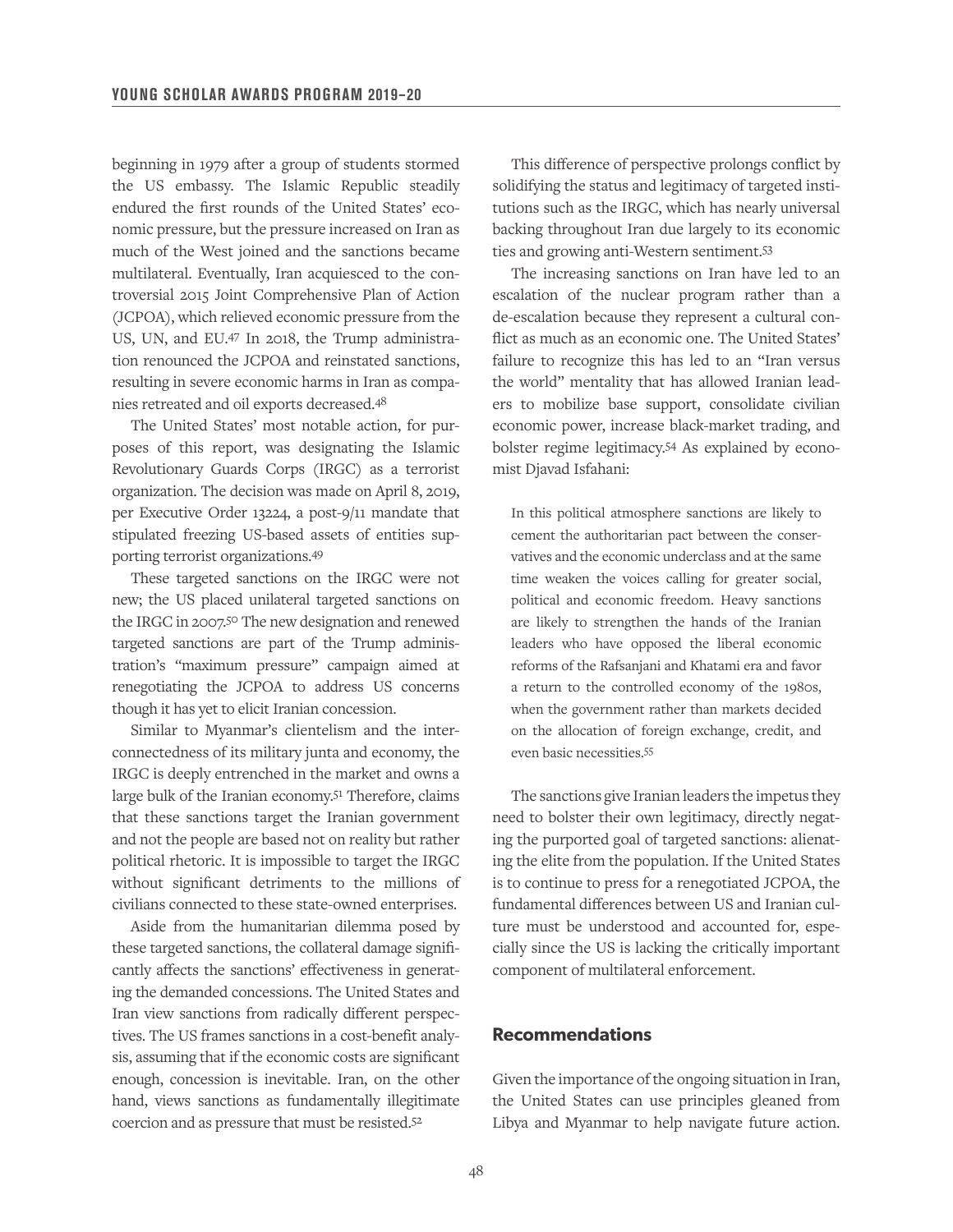The first is to not rely on evoked sets to determine the likely outcomes for targeted sanctions on Iran because contingencies vary from case to case and culture to culture. A targeted sanctions strategy that was effective in Libya will not necessarily translate to success in Iran.

Second, goal setting is extremely important in determining sanctions' success and maintaining the integrity of their threats. The targeted sanctions on Libya were effective largely because the goal was limited and well-defined: extradite the suspects. The United States has the laudable goals of promoting human rights and ensuring nonproliferation in Iran, but those are broad and generally unsuited to economic statecraft designed to be narrowly tailored. Mismatching broad goals with narrow tools would not merely be ineffective, as in Myanmar, but also counterproductive, as in Iran.

If the United States is to continue unilaterally pursuing a renegotiation of the JCPOA, it would be wise to consider changing the incentive structure from economic penalties to public diplomacy and economic relief.

Policymakers must also keep in mind the geopolitical implications that arise from imposing targeted sanctions. When the US targeted sanctions on Myanmar, the EU and US failed to form a sufficient coalition against Myanmar to strengthen the sanctions regime enough to generate policy concessions. An essential theoretical tenant of sanctions enforcement is multilateral support. There needs to be international agreement and cooperation for the sanctions to harm the targets to the degree that they make policy concessions.

For example, when freezing assets, locating hidden financial assets across the globe would be impossible for a country trying to exact pressure on violators, making international cooperation necessary.56 While the US and EU are formidable competition, they are not Myanmar's only source of trade. Aside from Bangladesh, the region surrounding Myanmar and its largest trading partners including China, Japan, Singapore, and Thailand rejected imposing sanctions on Myanmar due to their adherence to the principle of "noninterference."

These four countries comprise approximately 75 percent of Myanmar's official trade, while informal trade also occurs significantly across borders with China, India, and Thailand. Additionally, while FDI has significantly decreased, the dramatic drop was buffered by FDI from China, Hong Kong, Singapore, and Thailand, which collectively comprised 80 percent of Myanmar's FDI.57 Thus, even if the targeted sanctions minimized or even eliminated collateral damage, they could not cut off Myanmar from the global economy; instead, they redirected its attention.

The sanctions are thus driving Myanmar from the West to foreign trading partners such as China, exacerbating an already tense geopolitical conflict. Because these targeted sanctions are essentially diplomatic sanctions (specifically the visa bans), they effectively prevent both the sender and target countries from establishing a necessary relationship with dialogue and diplomacy.

For quite some time, the EU's arms embargo offered only China and Russia to supply Myanmar with the necessary arms that it needed, allowing Myanmar to recover economically and further its relationship with these countries, taking them further from the West's goal of democratic reform.58 Similarly, the United States ought to engage with the Iranian economy rather than push it away. Before the JCPOA, Sino-Iranian trade increased from \$30 billion in 2010 to \$40 billion in 2013, making China Iran's main trading partner by increasing Iran's dependence on trade with the country.59

Because sanctions alone will not generate the concessions the US demands, public diplomacy must run its course parallel to economic statecraft. This may include providing mechanisms for de-escalation and de-confliction, gradually easing economic penalties, and reducing Iranian dependence on organizations such as the IRGC.<sup>60</sup>

#### **Conclusion**

The ongoing situation with Iran is complex, and the United States cannot simply repeal all sanctions without losing legitimacy. However, per the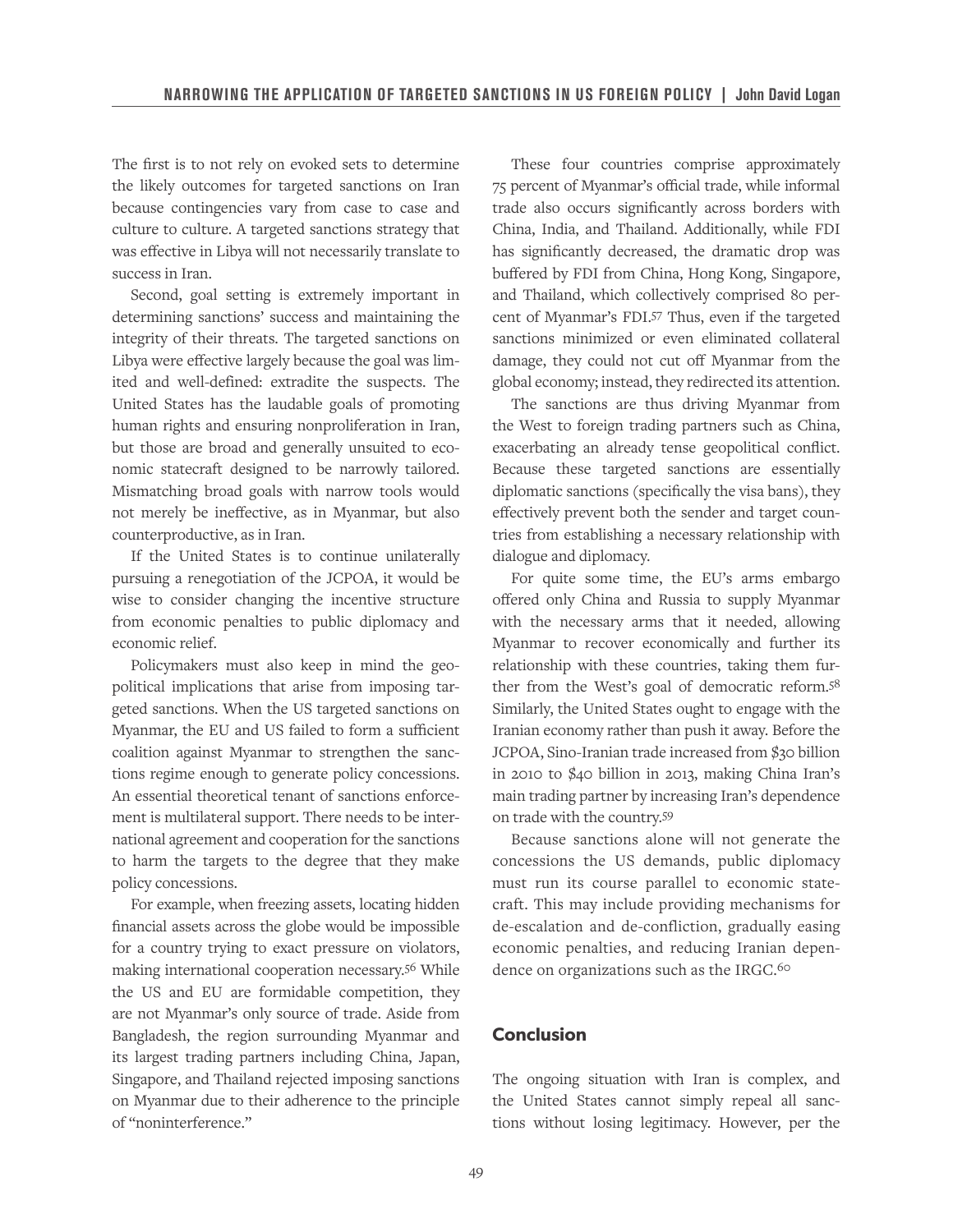recommendations above, future research should analyze the different methods of positive engagement that the United States can have with Iran to reduce Chinese and Russian influence while maintaining geopolitical interests. The first step must be redefining goals for US intervention in a more limited manner while communicating them clearly to Iran and the international community.

Targeted sanctions are most useful as effective deterrents. When a country selectively imposes sanctions in appropriate cases in which the context is understood and the consequences are thoroughly considered, the sanctions will retain their credibility and legitimacy. However, if countries such as the US continue to use targeted sanctions widely as a

panacea regardless of their expected outcomes or if countries selectively enforce them, then their ability to deter will be greatly hampered.

Targeted sanctions are an important tool for policymakers; therefore, it is of paramount importance that policymakers maintain sanctions' integrity. Sanctions are not a strategy in and of themselves. The targeted sanctions on Libya were effective only because they were part of a broad and coordinated effort to achieve a limited and well-defined goal. Targeted sanctions must be paired intelligently with intentional public diplomacy, positive economic incentives, achievable goals, and even the threat of military action.<sup>61</sup>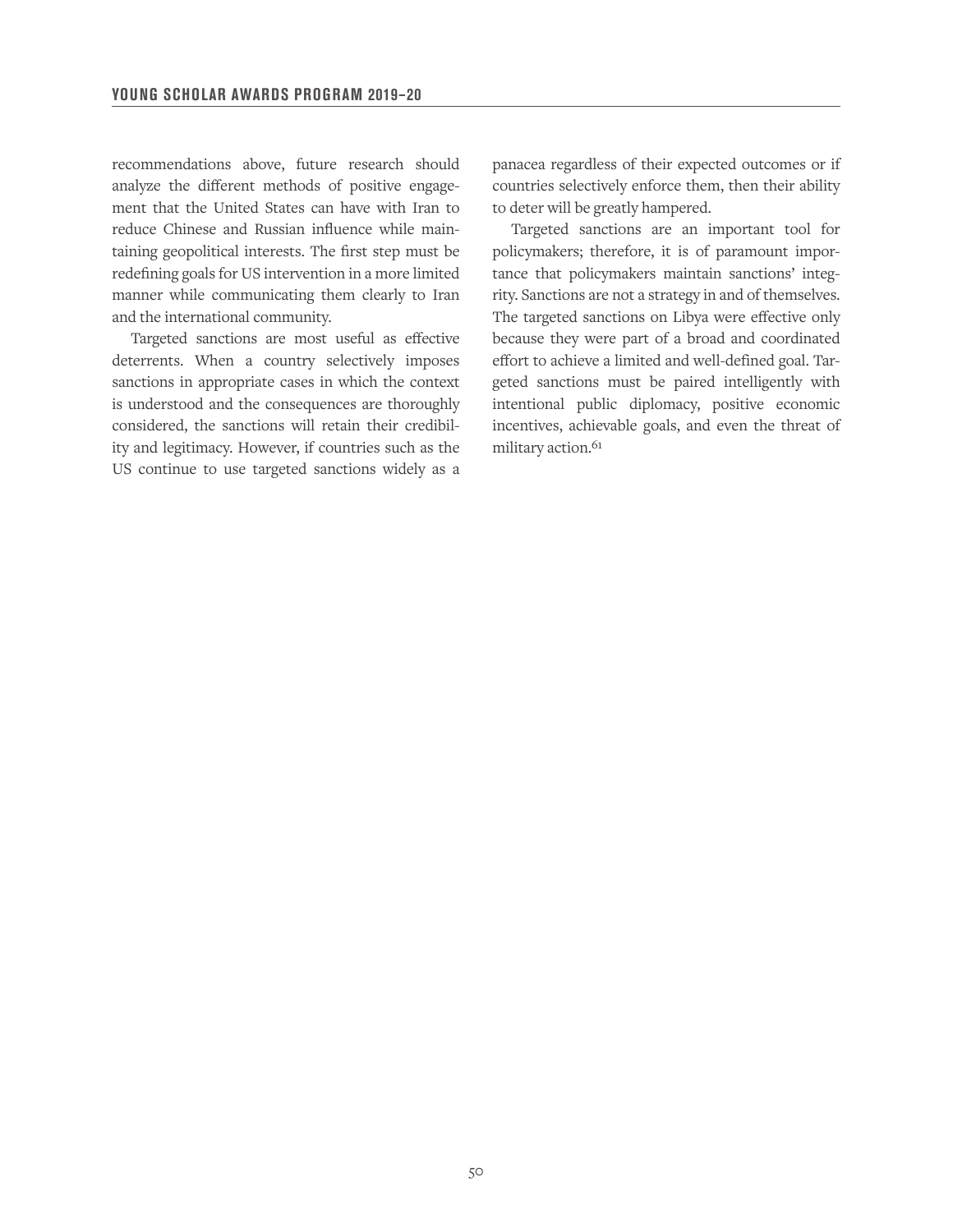## **Notes**

1. Daniel W. Drezner, "Sanctions Sometimes Smart: Targeted Sanctions in Theory and Practice," *International Studies Review* 13, no. 1 (March 2011): 96–108, https://academic.oup.com/isr/article-abstract/13/1/96/1807429?redirectedFrom=fulltext.

2. Daniel W. Drezner, "Targeted Sanctions in a World of Global Finance," *International Interactions* 41, no. 4 (September 2015): 755–64, https://www.tandfonline.com/doi/full/10.1080/03050629.2015.1041297?scroll=top&needAccess=true.

3. Barbara Crossette, "Iraq Sanctions Kill Children, U.N. Reports," *New York Times*, December 1, 1995, www.nytimes.com/1995/12/ 01/world/iraq-sanctions-kill-children-un-reports.html.

4. Faterneh Kokabisaghi, "Assessment of the Effects of Economic Sanctions on Iranians' Right to Health by Using Human Rights Impact Assessment Tool: A Systematic Review," *International Journal of Health Policy and Management* 7, no. 5 (May 2018): 374–93, https://www.ijhpm.com/article\_3454.html.

5. Jonathan Masters, "What Are Economic Sanctions?," Council on Foreign Relations, August 12, 2019, https://www.cfr.org/ backgrounder/what-are-economic-sanctions.

6. Gary Claude Hufbauer and Barbara Oegg, "Targeted Sanctions: A Policy Alternative?," Peterson Institute for International Economics, February 23, 2000, https://www.piie.com/commentary/speeches-papers/targeted-sanctions-policy-alternative.

7. Daniel W. Drezner, *The Sanctions Paradox: Economic Statecraft and International Relations* (Cambridge, UK: Cambridge University Press, 2000), https://www.cambridge.org/core/books/sanctionsparadox/4542E89CDBABCBE49039C580F9A7F5F3#fndtn-information.

8. Hufbauer and Oegg, "Targeted Sanctions."

9. Bill Browder, "Putting the Bad Guys on Ice," Bloomberg, February 19, 2015, https://www.bloomberg.com/news/articles/ 2015-02-19/u-s-should-freeze-assets-ban-travel-of-human-rights-abusers-more-often.

10. Eric Lorber and Peter Feaver, "Understanding the Limits of Sanctions," Brookings Institution, July 27, 2015, https://www. brookings.edu/blog/markaz/2015/07/27/understanding-the-limits-of-sanctions/.

11. Human Rights Watch, "Rohingya Crisis," www.hrw.org/tag/rohingya-crisis.

12. Drezner, *The Sanctions Paradox.*

13. Brent Radcliffe, "How Economic Sanctions Work," Investopedia, June 25, 2019, https://www.investopedia.com/articles/ economics/10/economic-sanctions.asp.

14. Daniel Brunstetter and Megan Braun, "The Implications of Drones on the Just War Tradition," *Ethics & International Affairs* 25, no. 3 (Fall 2011): 337–58, https://www.cambridge.org/core/journals/ethics-and-international-affairs/article/implications-of-drones-onthe-just-war-tradition/97ABF476B8494CC44A71E011DD8B7600.

15. Brunstetter and Braun, "The Implications of Drones on the Just War Tradition."

16. Clara Portela, *The EU's Use of "Targeted" Sanctions: Evaluating Effectiveness*, Center for European Policy Studies, March 11, 2014, https://www.ceps.eu/ceps-publications/eus-use-targeted-sanctions-evaluating-effectiveness/.

17. Mamta Badkar, "Here's Why Sanctions Don't Work," Business Insider, July 16, 2014, https://www.businessinsider.com/ why-sanctions-wont-work-july-16-2014-7.

18. Julia Grauvogel and Christian von Soest, "Sanctions Can Be Counter-Productive in Instigating Democratic Reform in Authoritarian Regimes," United States Politics and Policy, January 17, 2015, https://blogs.lse.ac.uk/usappblog/2015/01/17/sanctions-can-becounter-productive-in-instigating-democratic-reform-in-authoritarian-regimes/.

19. Drezner, *The Sanctions Paradox.*

20. Thomas J. Biersteker, "Targeted Sanctions and Individual Human Rights," *International Journal* 65, no. 1 (Winter 2009–10): 99–117, www.jstor.org/stable/25681088.

21. Bruce W. Jentleson and Christopher A. Whytock, "Who 'Won' Libya?: The Force-Diplomacy Debate and Its Implications for Theory and Policy," *International Security* 30, no. 3 (Winter 2005–06): 47–86, https://www.belfercenter.org/sites/default/files/files/ publication/is3003\_pp047-086.pdf.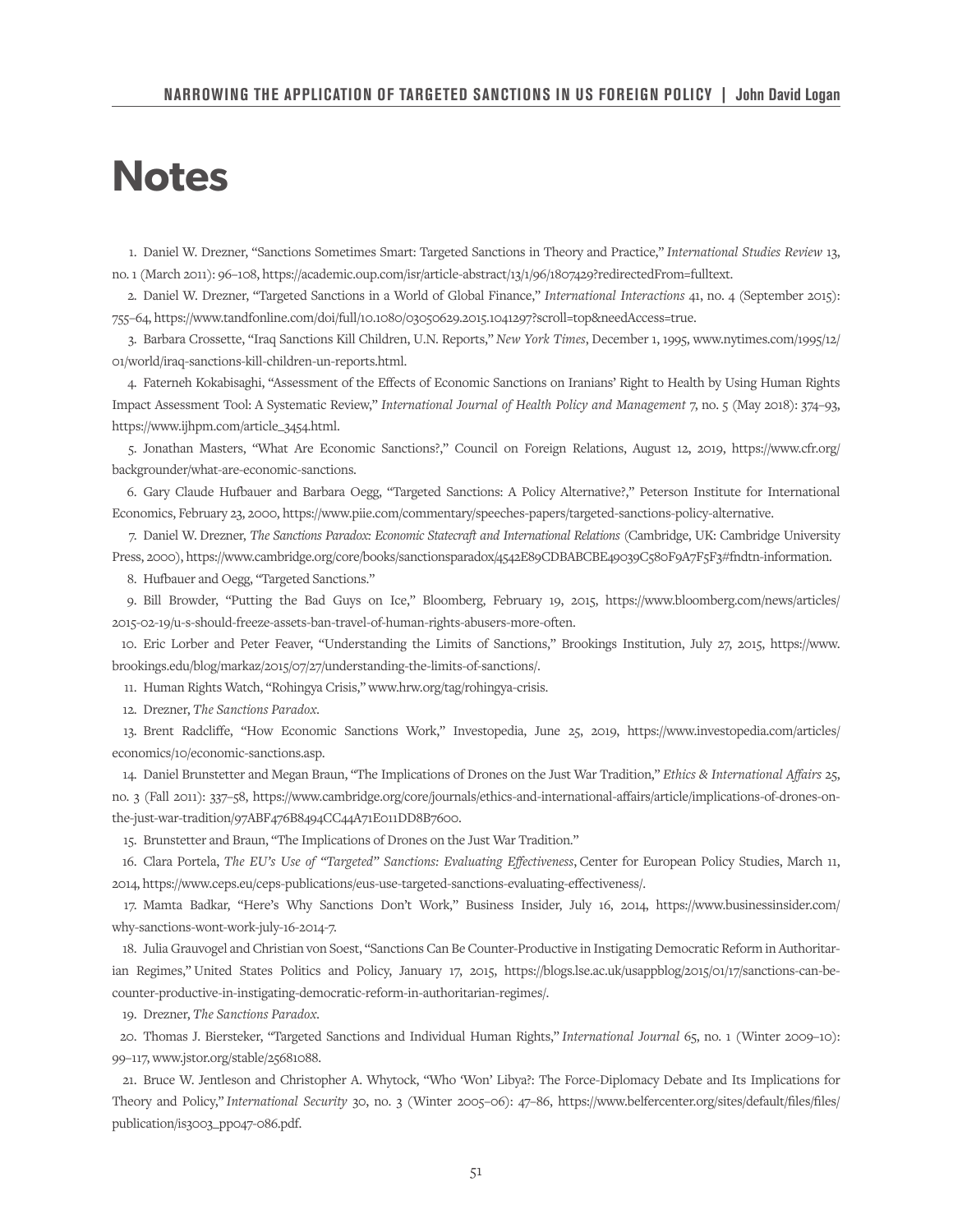22. Hufbauer and Oegg, "Targeted Sanctions."

23. UN Security Council, "Security Council Discusses Sanctions Imposed on Libya Following Bombing of Pan Am Flight 103, UTA Flight 772," March 20, 1998, www.un.org/press/en/1998/19980320.SC6490.html.

24. Ian Hurd, "The Strategic Use of Liberal Internationalism: Libya and the UN Sanctions, 1992–2003," *International Organization*  59, no. 3 (July 2005): 495–526, https://www.cambridge.org/core/journals/international-organization/article/strategic-use-of-liberal internationalism-libya-and-the-un-sanctions-19922003/A52C32404BAE5043C6101DF1E83004BF.

25. Hurd, "The Strategic Use of Liberal Internationalism."

26. Donna Borak and Nicole Gaouette, "US Issues Sanctions on 17 Saudis over Khashoggi Murder," CNN, November 16, 2018, www.cnn.com/2018/11/15/politics/us-khashoggi-sanctions/index.html.

27. Priyanka Boghani, "As Obama Eased Myanmar Sanctions, Some Saw Warnings of Massacre," Public Broadcasting Service, May 10, 2018, https://www.pbs.org/wgbh/frontline/article/as-obama-eased-myanmar-sanctions-some-saw-warnings-of-a-massacre/.

28. Hufbauer and Oegg, "Targeted Sanctions."

29. Bart Gaens, "The European Sanctions Policy for Myanmar: Did It Work?," Asia Peacebuilding Initiatives, December 10, 2014, http://peacebuilding.asia/the-european-sanctions-policy-for-myanmar-did-it-work/.

30. Gaens, "The European Sanctions Policy for Myanmar."

31. United Nations Office for the Coordination of Humanitarian Affairs, "Rohingya Refugee Crisis," www.unocha.org/ rohingya-refugee-crisis.

32. US Department of the Treasury, "Treasury Sanctions Commanders and Units of the Burmese Security Forces for Serious Human Rights Abuses," August 17, 2018, home.treasury.gov/news/press-releases/sm460.

33. Philip Heijmans, "Sanctions Squeeze Myanmar's Economy," *US News & World Report*, January 31, 2019, https://www.usnews. com/news/best-countries/articles/2019-01-31/western-sanctions-squeezing-myanmars-economy.

34. James C. Scott, "Patron-Client Politics and Political Change in Southeast Asia," *American Political Science Review* 66, no. 1 (March 1972): 91–113, www.jstor.org/stable/1959280.

35. Heijmans, "Sanctions Squeeze Myanmar's Economy."

36. Myanmar Investment Commission, *Myanmar Investment Promotion Plan*, Government of the Republic of the Union of Myanmar, 2018, https://www.dica.gov.mm/sites/dica.gov.mm/files/news-files/mipp\_english\_version\_with\_cover\_pages.pdf.

37. Heijmans, "Sanctions Squeeze Myanmar's Economy."

38. Oxford Business Group, "Myanmar's Tourism Industry Set to Rapidly Expand," May 16, 2016, https://oxfordbusinessgroup.com/ news/myanmar%e2%80%99s-tourism-industry-set-rapidly-expand.

39. Phillip Heijmans, "Myanmar's Tourism Destination Dreams Fade amid Empty Hotels," Bloomberg Businessweek, June 19, 2017, www.bloomberg.com/news/features/2017-06-19/myanmar-s-tourism-destination-dreams-fade-amid-empty-hotels.

40. Heijmans, "Sanctions Squeeze Myanmar's Economy."

41. Donald M. Seekins, "Burma and U.S. Sanctions: Punishing an Authoritarian Regime," *Asian Survey* 45, no. 3 (June 2005): 437–52, https://online.ucpress.edu/as/article-abstract/45/3/437/92715/Burma-and-U-S-Sanctions-Punishing-an-Authoritarian?redirected From=fulltext.

42. Heijmans, "Sanctions Squeeze Myanmar's Economy."

43. Gaens, "The European Sanctions Policy for Myanmar."

44. David I. Steinburg, "US Sanctions Not the Solution to Rohingya Crisis," *Strait Times*, November 17, 2017, https://www. straitstimes.com/opinion/us-sanctions-not-the-solution-to-rohingya-crisis.

45. Andrew Thompson, "Why Economic Sanctions Won't Help the Rohingya," Tea Circle, June 26, 2018, https://teacircleoxford. com/2018/06/26/why-economic-sanctions-wont-help-the-rohingya/.

46. Tom Miles, "U.N. Investigators Cite Facebook Role in Myanmar Crisis," Reuters, March 12, 2018, https://www.reuters.com/ article/us-myanmar-rohingya-facebook/u-n-investigators-cite-facebook-role-in-myanmar-crisis-idUSKCN1GO2PN.

47. Barbara Slavin, "Iran Sanctions: Preferable to War but No Silver Bullet," Atlantic Council, June 1, 2011, www.jstor.org/stable/ resrep03346.